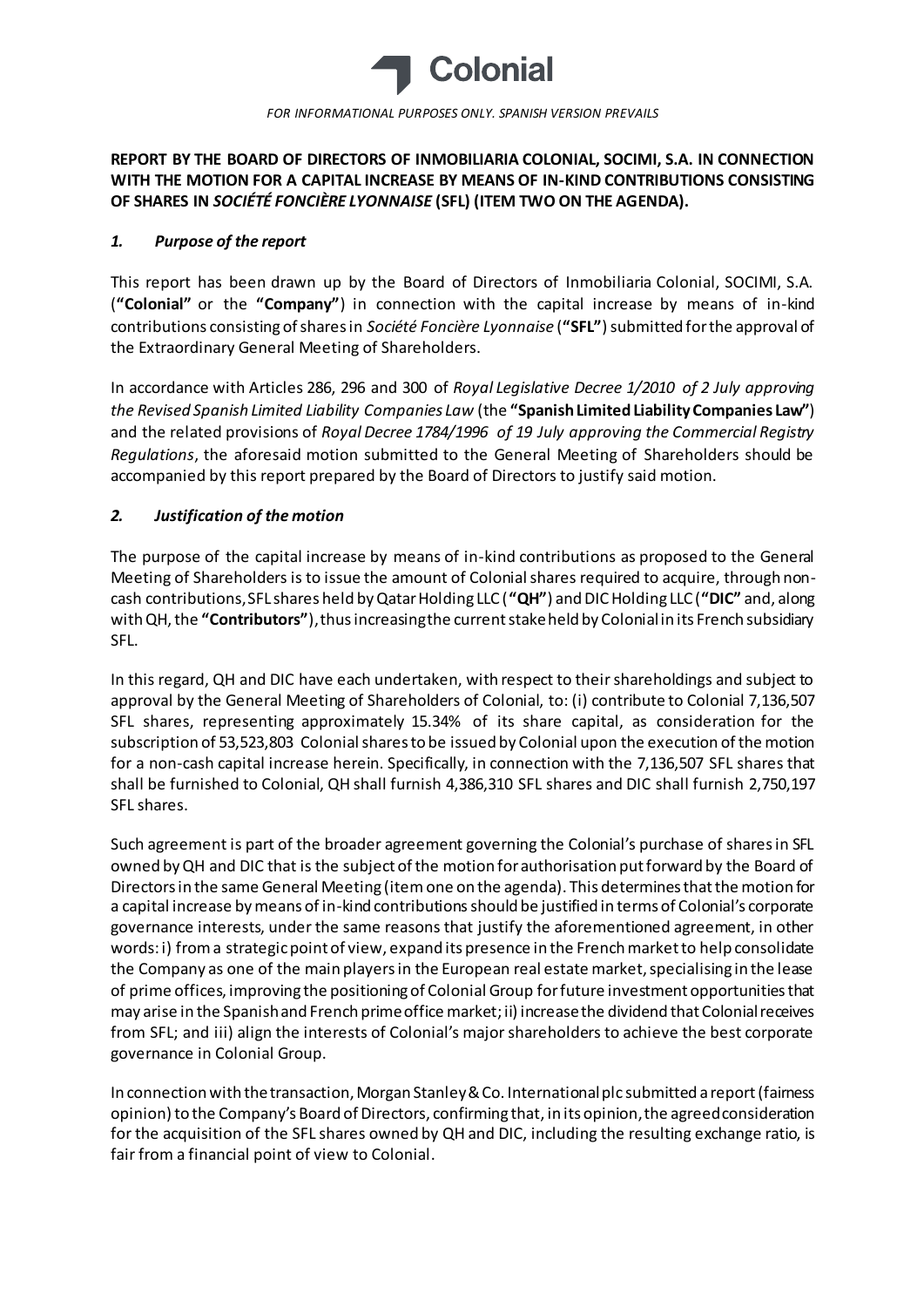

By virtue of the above, Colonial's Board of Directors considers that the capital increase by means of inkind contributions as proposed to the General Meeting of Shareholders is in the corporate interest.

### *3. Description of the planned contribution. Identification of the contributors*

The planned contribution consists of 7,136,507 SFL shares (of which QH shall contribute 4,386,310 shares and DIC 2,750,197 shares), free of charges and encumbrances, accounting for approximately 15.34% of the share capital of SFL, of the same class and series, fully paid up.

SFL is a French company listed in the Paris commercial registry or *Registre du Commerce et des Sociétés* as number 552 040 982 (French business nomenclature code 6820 B). It is registered in Paris (France) at 42, Rue Washington (75008) and its shares are admitted to trading on the Paris Stock Exchange on *"Euronext Paris—Compartiment A"*. The company is defined as a listed real estate investment company (*Société d'Investissement Immobilier Cotée* or SIIC). On 30 June 2018, SFL owned 20 buildings in Paris, with a total surface area of 392,462 $m^2$ , valued at 6,409 million euros.

The proposed capital increase shall be used to issue the new Colonial shares, which shall be furnished to QH and DIC as a consideration for the contributions described in sub paragraph 2 above.

QH (Quatar Holding LLC) is a limited liability company which is properly organised and operated under the laws of the State of Qatar, pursuant to the regulations of the Qatar Financial Centre, registered as number 00004, with registered office at Ooredoo Tower, Diplomatic Area Street, West Bay, P.O. Box 23224, Doha, Qatar.

DIC (DICHolding LLC) is a limited liability company which is properly organised and operated under the laws of the State of Qatar, pursuant to the regulations of the Qatar Financial Centre, registered as number 00150, with registered office at Ooredoo Tower, Diplomatic Area Street, West Bay, P.O. Box 23224, Doha, Qatar.

## *4. Valuation of the planned contribution and criteria used*

In order to determine the value of the SFL shares to be furnished by the Contributors, a number of different valuation methods have been considered, all of which are commonly accepted by the financial community. These include the following:

- **Asset valuation:** this method values a company's assets and then subtracts all charges against those assets, as well as any other debts or liabilities of the company with third parties. In this regard, for companies operating in the real estate sector, the most relevant valuation method at an international level is based on the "EPRA NAV" indicator, which is basically the sum of the company's book value (net asset value - NAV) and the latent capital gains of the investment properties, measured at fair value, with certain items adjusted in accordance with the recommendations of the EPRA (*European Public Real Estate Association*). With this method, the value obtained represents the overall underlying value of real estate investments combined with other assets, adjusted by the company's financial debt and other liabilities.
- **Comparable multiples:**this method, which is considered a priority by international accounting rules (International Financial Reporting Standards) and US accounting rules, consists of estimating the value on the basis of multiples obtained from comparable companies.
- **Share market price:** this method calculates a company's value based on its share price in a secondary market.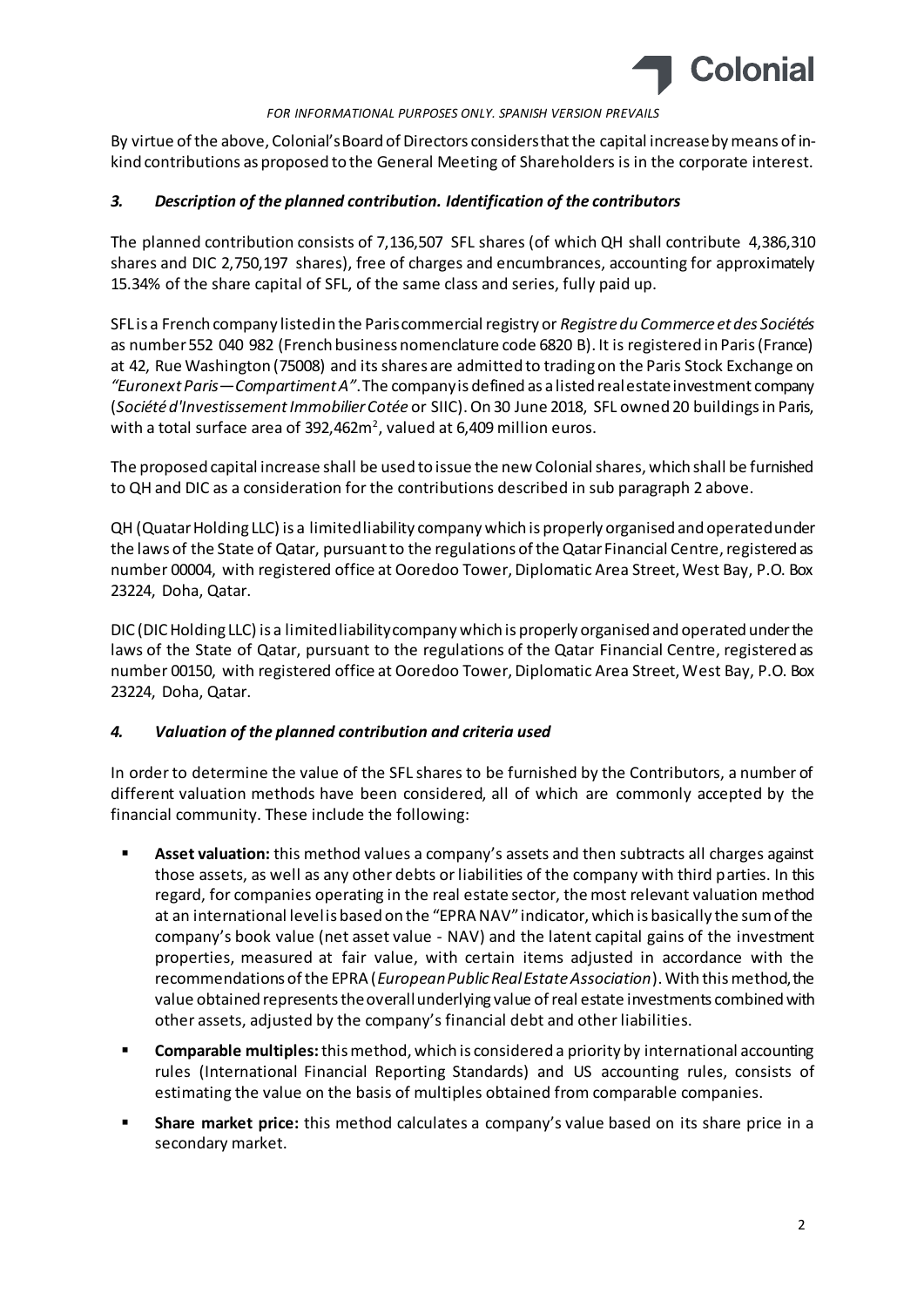

Based on the combination the methods described above, and in due consideration of the lower liquidity of the SFL shares on the market, with respect to the liquidity of the Colonial shares to be created as a result of the capital increase, the Board of Directors estimates that the 7,136,507 SFL shares accounting for approximately 15.34% of its share capital, thus furnished, have a value of 487,601,845.33 euros, which is the equivalent of 68.325 euros for each share to be contributed.

This price entails a discount of 20.3% on the EPRA NAV of SFL calculated on 30 June 2018, i.e. 85.7 euros per share.

Thus the Board of Directors considers that the valuation of the shares described above is the proper valuation for the non-cash capital increase addressed in this report.

### *5. Number and par value of the shares to be issued as a consideration*

Moreover, in order to determine the number of Colonial shares to be delivered in consideration for the SFL shares, the various valuation methods referred to above were also taken into account, as was the liquidity of the Colonial share with respect to that of the SFL shares.

Following an analysis of the different methods described in the preceding section, it was considered that the asset valuation method is the most relevant. In this regard, consideration was given to Colonial's EPRA NAV calculated on 30 June 2018, i.e. 9.11 euros per share. For these purposes, the valuations carried out by renowned experts in the real estate sector have been taken into account. They have valued each of Colonial's property assets individually and have issued the relevant valuation reports in accordance with the Valuation and Appraisal Standards of the Royal Institution of Chartered Surveyors (RICS). Specifically, on 30 June 2018, the valuation of Colonial's properties was carried out by Jones Lang LaSalle, Cushman & Wakefield and CB Richard Ellis.

In due consideration of the valuation of the Colonial shares, and the SFL shares on the criteria described, the resulting exchange ratio is 7.5 Colonial shares, with a par value of 2.50 euros each, for each SFL share.

The intention is therefore to issue a total of 53,523,803 new shares with a par value of2.50 euros and an issue premium of 6.61 euros for each of them, of the same class and series as those currently outstanding, which shall be fully subscribed and paid up by the Contributors through the contribution of 7,136,507 SFL shares owned by them. Specifically, of the 53,523,803 new Colonial shares, QH shall subscribe and pay up 32,897,325 shares and DIC 20,626,478 shares, as shown in the table below. Consequently, the effective amount of the capital increase shall be 487,601,845.33 euros.

|                               | SFL SHARES TO BE | COLONIAL SHARES TO BE ISSUED AS A |
|-------------------------------|------------------|-----------------------------------|
| <b>NON-CASH CONTRIBUTIONS</b> | <b>FURNISHED</b> | <b>CONSIDERATION</b>              |
|                               | 4,386,310        | 32,897,325                        |
|                               | 2,750,197        | 20.626.478                        |
|                               | 7,136,507        | 53,523,803                        |

The new shares shall entitle their holders to the same voting and dividend rights as the shares of the Company currently outstanding, as of the date on which they are registered in their name in the accounting records.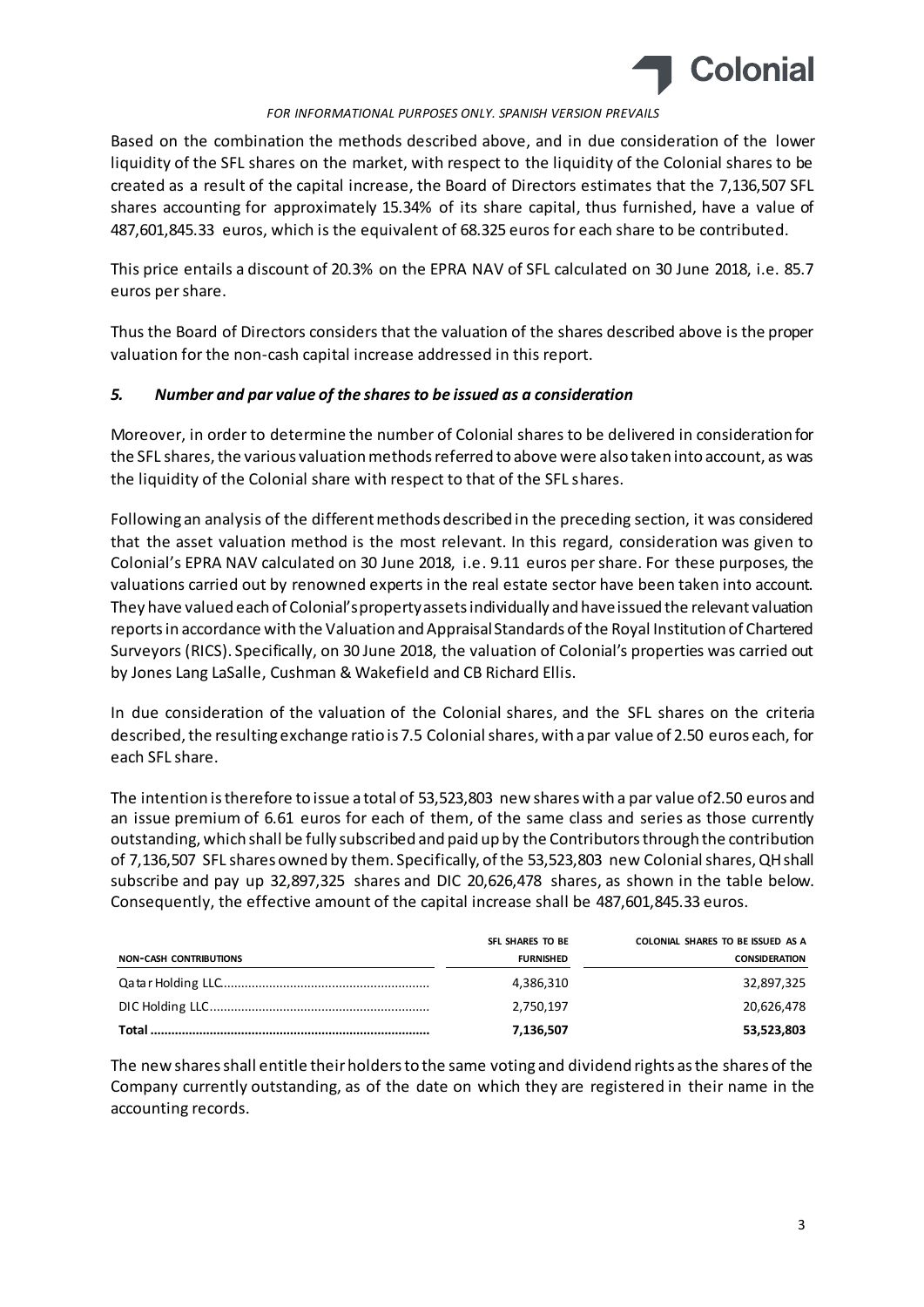

### *6. Amount of the capital increase*

As a consideration for the planned contribution, it is proposed to increase Colonial's share capital in the nominal amount of 133,809,507.50 euros, through the issue and circulation of 53,523,803 new ordinary shares of 2.50 euros par value each, of the same class and series as those currently outstanding.

### *7. Amendment of Article 5 of the Company Bylaws*

It is proposed to delegate authority to the Board of Directors to reword the article of the Company Bylaws concerning the share capital on the basis of the capital actually subscribed and paid up as a consideration for the SFL shares actually contributed.

### **8.** *Incomplete subscription*

In accordance with Article 311 of the Spanish Limited Liability Companies Law, the possibility of incomplete subscription of the capital increase addressed by this report is expressly provided for. Consequently, the increase in share capital (with the limit established herein) shall be limited to the amount corresponding to the par value of the new Colonial shares actually subscribed and paid up as a consideration for the SFL shares actually furnished.

### *9. Guarantees adopted*

No special guarantees have been adopted in due consideration of the nature of the items contributed. However, there is a commitment for the Contributors to furnish the SFL shares (see sections 2 and 3 of this report).

## *10. Preemptive rights*

Under Article 304 of the Spanish Limited Liability Companies Law and since the consideration of the capital increase consists of non-cash contributions, the Company's shareholders shall have no preemptive rights in relation to the shares to be issued in connection with the capital increase by means of in-kind contributions addressed in the motion.

### *11. Independent expert*

Notwithstanding the fact that the contribution consists of securities traded on an official secondary market, in order to offer greater security for the Colonial shareholder and in due consideration of possible interpretations of the legal system in force, the Board of Directors has opted to exercise the most prudent alternative, and has issued a request to the Commercial Registry to appoint an independent expert to draw up a report on the operation, pursuant to Article 67 of the Spanish Limited Liability Companies Law.

In this regard, Ernst & Young has been appointed as the independent expert, and its report shall be made available to shareholders by means of a continuous posting, simultaneous to the call to the Extraordinary General Meeting and until such meeting has been held, on the Company's corporate website [\(www.inmocolonial.com](http://www.inmocolonial.com/)).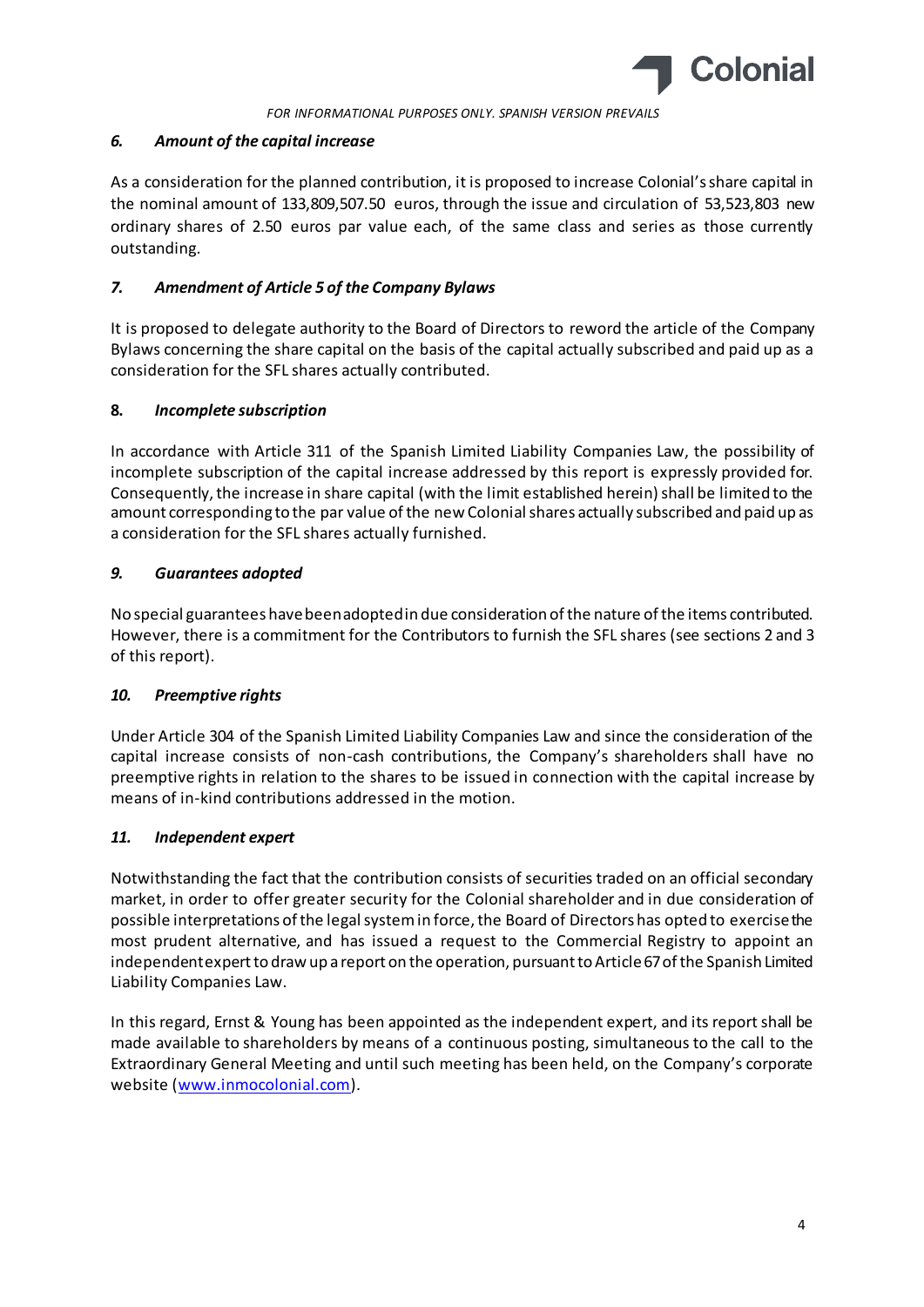

**PROPOSED RESOLUTION FOR A NON-CASH CAPITAL INCREASE TO BE SUBMITTED TO THE GENERAL MEETING OF SHAREHOLDERS OF INMOBILIARIA COLONIAL, SOCIMI, S.A.**

**Capital increase by means of in-kind contributions in the nominal amount of 133,809,507.50 euros, through the issue and circulation of 53,523,803 new ordinary shares, with a par value of 2.50 euros each, against a consideration consisting of shares in** *Société Foncière Lyonnaise* **(SFL) held by Qatar Holding LLC and DIC Holding LLC. Delegation of powers.**

The Extraordinary General Meeting of Shareholders of Inmobiliaria Colonial, SOCIMI, S.A. ( **"Colonial"** or the **"Company"**) resolves to carry out a capital increase by means of in-kind contributions as per the terms and conditions established below, for the purposes of issuing the Colonial shares necessary to acquire, as a consideration, the shares in *Société Foncière Lyonnaise* (**"SFL"**) owned by Qatar Holding LLC (**"QH"**) and DIC Holding LLC (**"DIC"** known, along with QH, as the **"Contributors"**).

For the purposes of this resolution, all words beginning with a capital letter that are not expressly defined herein shall have the same meaning as that assigned to them in the report by the directors giving rise to this resolution.

### **1. CAPITAL INCREASE**

It is resolved to increase the share capital of Colonial in the nominal amount of 133,809,507.50 euros, through the issue and circulation of 53,523,803 new ordinary shares with a nominal value of 2.50 euros each, of the same class and series as those currently outstanding, and the consideration for the new shares to be issued shall consist of non-cash contributions, specifically SFL shares, free of charges and encumbrances, currently admitted to trading on the Paris Stock Exchange on *"Euronext Paris— Compartiment A"*.

### **2. DESCRIPTION OF THE NON-CASH CONTRIBUTION AND IDENTIFICATION OF THE CONTRIBUTORS**

The contribution consists of 7,136,507 SFL shares (of which QH shall contribute 4,386,310 shares and DIC 2,750,197 shares), free of charges and encumbrances.

SFL is a French company listed in the Paris commercial registry or *Registre du Commerce et des Sociétés* as number 552 040 982 (French business nomenclature code 6820 B), it is registered in Paris (France) at 42, Rue Washington (75008) and its shares are admitted to trading on the Paris Stock Exchange on *"Euronext Paris—Compartiment A"*. The company is defined as a listed real estate investment company (*Société d'Investissement Immobilier Cotée* or SIIC).

The capital increase addressed in this resolution shall be used to issue new shares which shall be delivered to Qatar Holding LLC and to DIC Holding LLC as a consideration for the contributions described.

Qatar Holding LLC is a limited liability company which is properly organised and operated under the laws of the State of Qatar, pursuant to the regulations of the Qatar Financial Centre, registered as number 00004, with registered office at Ooredoo Tower, Diplomatic Area Street, West Bay, P.O. Box 23224, Doha, Qatar.

DIC Holding LLC is a limited liability company which is properly organised and operated under the laws of the State of Qatar, pursuant to the regulations of the Qatar Financial Centre, registered as number 00150, with registered office at Ooredoo Tower, Diplomatic Area Street, West Bay, P.O. Box 23224, Doha, Qatar.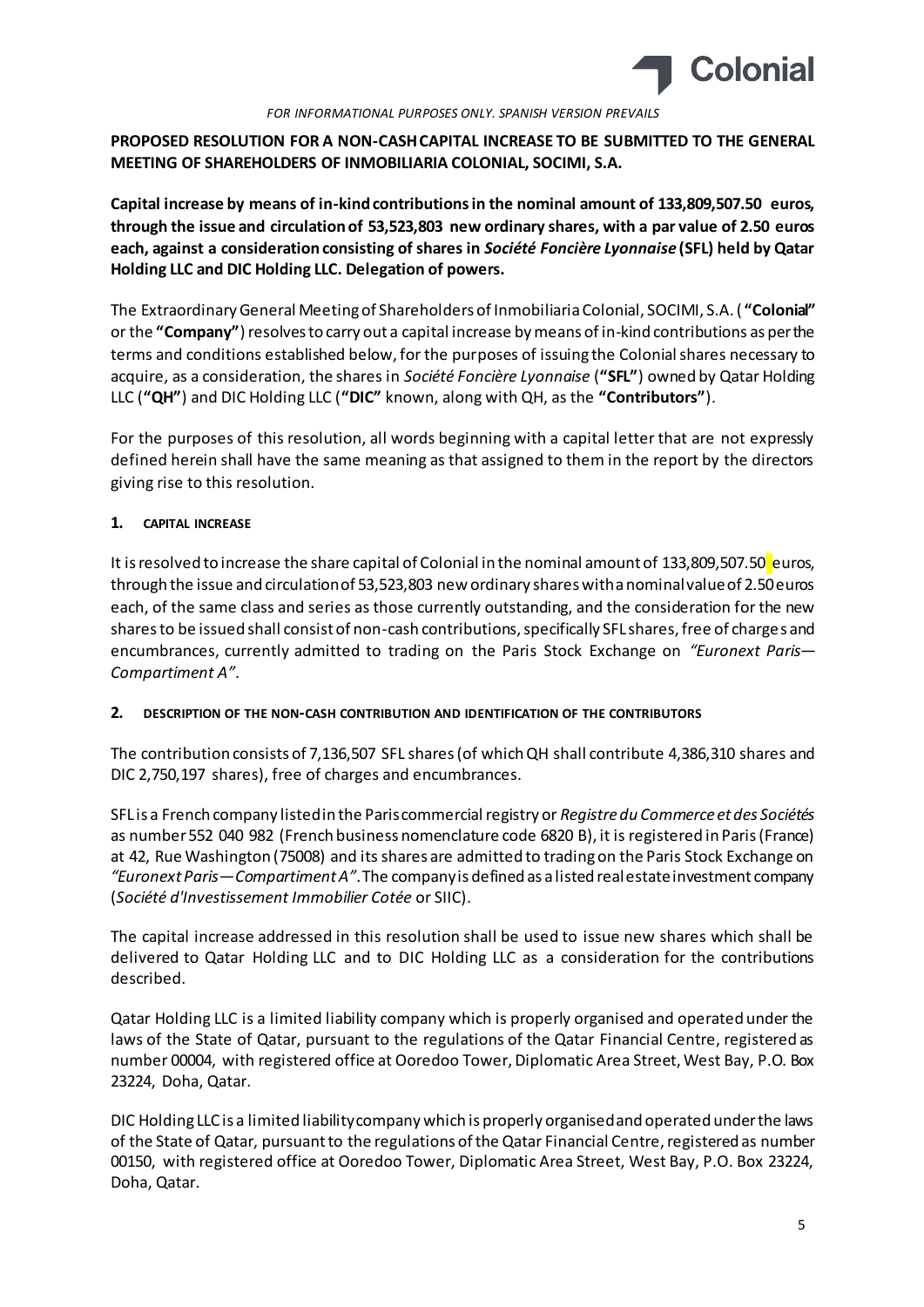

#### **3. NUMBER OF NEW SHARES TO BE ISSUED**

As a consideration for the non-cash contribution consisting of 7,136,507 SFL shares, the issue has been agreed as a total of 53,523,803 shares with a par value of 2.50 euros and an issue premium of 6.61 euros for each of them, of the same class and series as those currently outstanding, which shall be fully subscribed and paid up by the Contributors through the contribution of 7,136,507 SFL shares owned by them. Thus the effective amount of the capital increase is 487,601,845.33 euros.

Specifically, in connection with the 7,136,507 SFL shares that would be furnished to Colonial by the Contributors, QH shall furnish 4,386,310 SFL shares, and DIC 2,750,197 SFL shares**,** as shown in the table below.

|                               | SFL SHARES TO BE | COLONIAL SHARES TO BE ISSUED AS A |
|-------------------------------|------------------|-----------------------------------|
| <b>NON-CASH CONTRIBUTIONS</b> | <b>FURNISHED</b> | <b>CONSIDERATION</b>              |
|                               | 4,386,310        | 32,897,325                        |
|                               | 2,750,197        | 20,626,478                        |
|                               | 7,136,507        | 53,523,803                        |

### **4. ISSUE PRICE**

The new Colonial shares shall be issued for the unitary nominal sum of 2.50 euros, plus a share premium of 6.61 euros per share. Thus the issue price of the shares is set as 9.11 euros per share.

### **5. SUBSCRIPTION AND PAYMENT**

The new Colonial shares shall be subscribed by the Contributors, and the par value and the share premium shall be fully paid up when the deed establishing the capital increase addressed in this resolution is drawn up.

### **6. INCOMPLETE SUBSCRIPTION**

In accordance with the provisions of Article 311 of *Royal Legislative Decree 1/2010 of 2 July approving the revised Spanish Limited Liability Companies Law* (the **"Spanish Limited Liability Companies Law"**), the possibility of incomplete subscription of the capital increase addressed by this resolution is expressly provided for. Consequently, the increase in share capital (with the limit established herein) shall be limited to the amount corresponding to the par value of the new Colonial shares actually subscribed and paid up as a consideration for the SFL shares actually contributed.

### **7. DISAPPLICATION OF PREEMPTIVE RIGHTS**

Under Article 304 of the Spanish Limited Liability Companies Law and since the consideration of the capital increase consists of non-cash contributions, the Company's shareholders shall have no preemptive rights in relation to the shares to be issued in connection with the capital increase by means of in-kind contributions addressed in this resolution.

### **8. RIGHTS OF THE NEW SHARES**

The new shares shall entitle their holders to the same voting and dividend rights as the shares of the Company currently outstanding as of the date on which they are registered in their name in the related accounting records.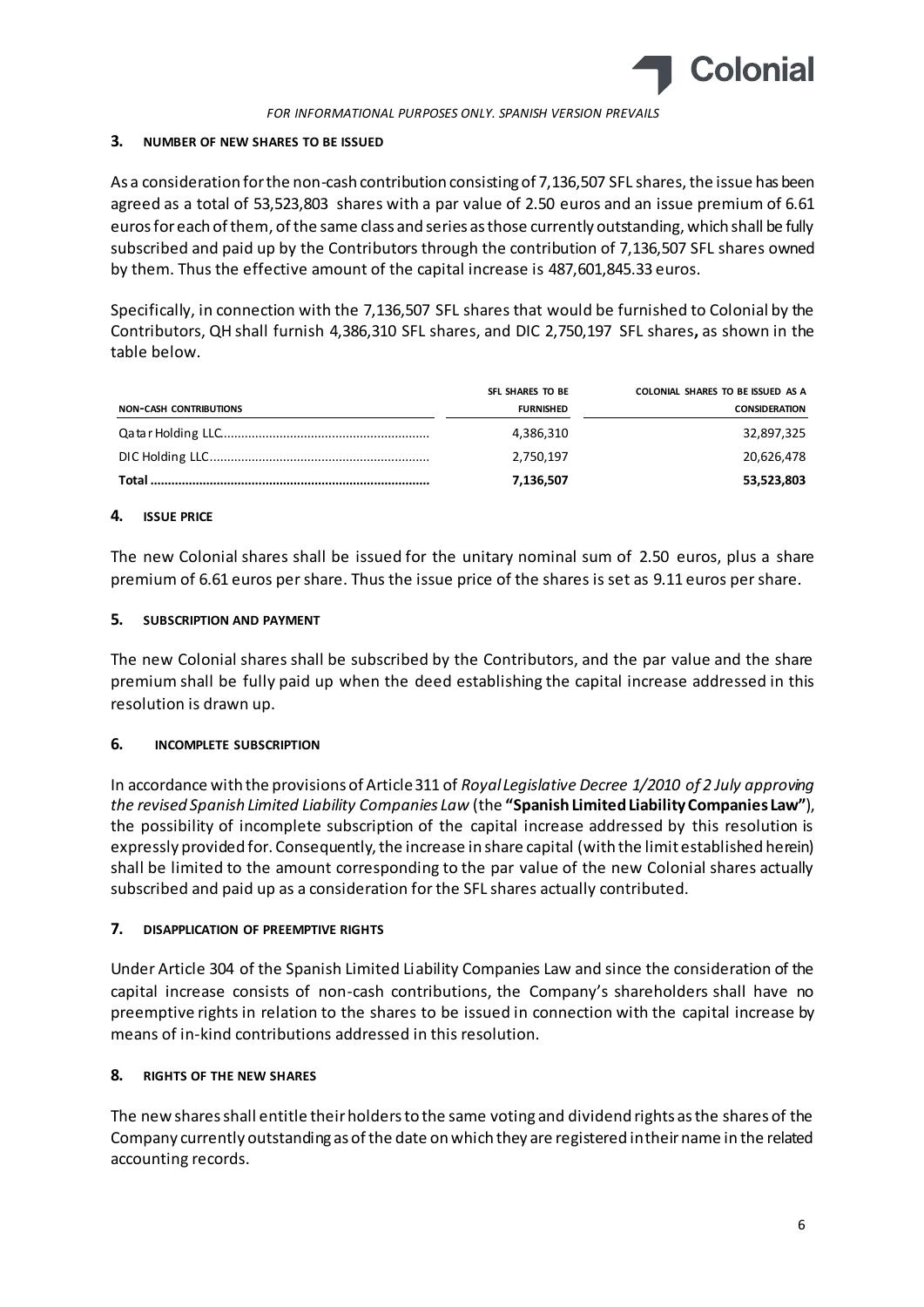

### **9. REPRESENTATION OF THE NEW SHARES**

The newly issued shares shall be represented by book entries, the accounting records of which shall be kept by Sociedad de Gestión de los Sistemas de Registro, Compensación y Liquidación de Valores, S.A. (**"Iberclear"**) and its participating entities.

### **10. ADMISSION TO TRADING OF THE NEW SHARES**

It is resolved to apply for the admission to trading of the new Colonial shares on the Madrid and Barcelona Stock Exchanges and on any other domestic or international markets in which the Company's shares are traded at the time of execution of this resolution, and for them to be included in the Spanish Stock Market Interconnection System (SIBE).

It is expressly stated that, in the event a request is subsequently made for the Company's shares to be delisted, such delisting shall be adopted in accordance with the procedures and requirements of the current legislation.

### **11. GUARANTEES OF THE NON-CASH CONTRIBUTIONS**

No special guarantees have been adopted in due consideration of the nature of the items contributed. Notwithstanding the foregoing, each of the Contributors, with respect to their stake, has a commitment to furnish the shares referred to in section 2 of this resolution.

### **12. AMENDMENT OF ARTICLE 5 OF THE COMPANY BYLAWS**

The Board of Directors is expressly delegated to reword Article 5 of the Company Bylaws on the basis of shares that are effectively subscribed and paid up.

## **13. DELEGATION OF POWERS**

Notwithstanding the specific delegations of powers set out in preceding sections (which should be understood to have been granted with express powers to replace the persons indicated herein), it is agreed to empower the Board of Directors, with the scope required in law and with the express power to substitute the Chairman, CEO and Secretary and Vice Secretary of the Board, so that any of them, indistinctly and with a single signature, may take any action that is necessary or advisable to execute this resolution, and specifically, including but not limited to:

- Extend and implement this resolution, establishing the terms and conditions of the issue for all items not specifically referred to herein, and specifically, including but not limited to, establish the date on which the capital increase is to be carried out;
- Prepare, subscribe and submit, as appropriate, to the Spanish Securities Market Commission (the "**CNMV**") or such other supervisory authorities as may be appropriate, in relation to the issues and admission to trading of any new shares issued under this resolution,(i) any prospectuses and supplements thereto as may be necessary or appropriate, undertaking responsibility therefor; and (ii) any documents and information as may be required for the purposes of compliance with the provisions of *Directive 2003/71/EC of the European Parliament and of the Council of 4 November 2003 on the prospectus to be published when securities are offered to the public or admitted to trading and amending Directive 2001/34/EC, Royal Legislative Decree 4/2015 of 23 October approving the revised Spanish Securities Market Law,*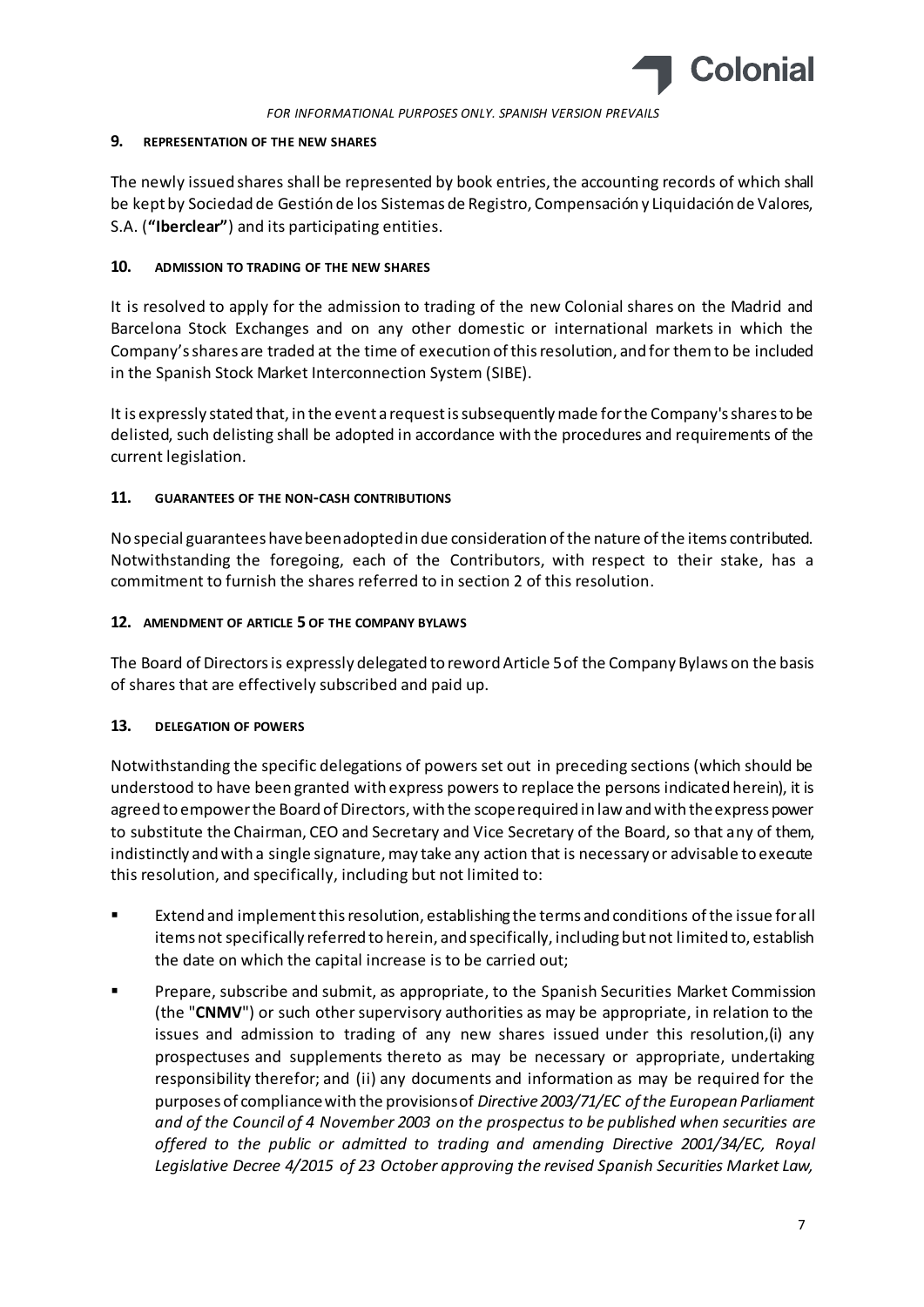

*Royal Decree 1310/2005 of 4 November on the admission to trading of securities in official secondary markets and public offerings for selling or subscription and the required prospectus for these purposes*, and any other Spanish or foreign legislation applicable to the execution of this resolution;

- Declare the Company's share capital to have been subscribed and paid up following the capital increase, even if, pursuant to the provisions of Article 311 of the Spanish Limited Liability Companies Law, the total number of securities is not subscribed, and subscription is incomplete, with the possibility of the capital increase being concluded in the amount of the subscriptions carried out, with express authorisation to increase or reduce the number of SFL shares to be furnished by each Contributor, and therefore the number of new Colonial shares to be furnished as a consideration to each of the Contributors, within the maximum nominal amount of the capital increase agreed by the General Meeting in this resolution. To this end, to adopt all the resolutions that are legally necessary to formalise the resolution or resolutions executing the capital increase, and the related amendments to the final article of the Company Bylaws relating to the Company's share capital;
- To take any action on behalf of the Company, make any statements and any arrangements with the CNMV, IBERCLEAR, stock exchange management companies and any other Spanish or foreign public or private body, entity or registry for the purposes of authorisation, verification and subsequent performance of the capital increase under this resolution and the admission to trading of the new shares on the Madrid and Barcelona Stock Exchanges and on any other Spanish or foreign markets on which the Company's shares are listed at the time of execution of this resolution, and the inclusion thereof in the Spanish Stock Market Interconnection System (SIBE);
- **The To negotiate and sign, as the case may be, in the terms it deems most appropriate, any contracts** that may be necessary or advisable to carry out the capital increase addressed in this resolution;
- **THE FIGULAR TO THE 19 TO THE MADE THE MADE THE STANDER THE STANDER COROLLY** To request the admission to trading on the Madrid and State Standard on  $\mathbf{r}$ any other Spanish or foreign markets on which the Company's shares are listed at the time of execution of this resolution, and the inclusion thereof in the Spanish Stock Market Interconnection System (SIBE);
- To adopt or reject the application, where appropriate, of the special tax systems established by the regulations for this type of operations; and
- To draw up on behalf of the Company such public or private documents as are necessary or advisable for the issue of the new shares addressed in this resolution and for their admission to trading and, in general, to carry out any legal formalities required for implementation thereof and to rectify, clarify, interpret, specify or supplement the resolutions adopted by the General Meeting of Shareholders, in particular, any defects, omissions or errors, in substance or in form, arising from oral or written instructions, that may prevent registration of the resolutions and their consequences at the Commercial Registry, the official registers of the CNMV or any other registers.

This report was prepared and approved by the Board of Directors in Madrid, at a meeting on 17 October 2018.

For the purposes of the provisions of Article 228 of the Spanish Limited Liability Compnies Law, the directors of the Company appointed at the behest of Qatar Investment Authority's group abstained